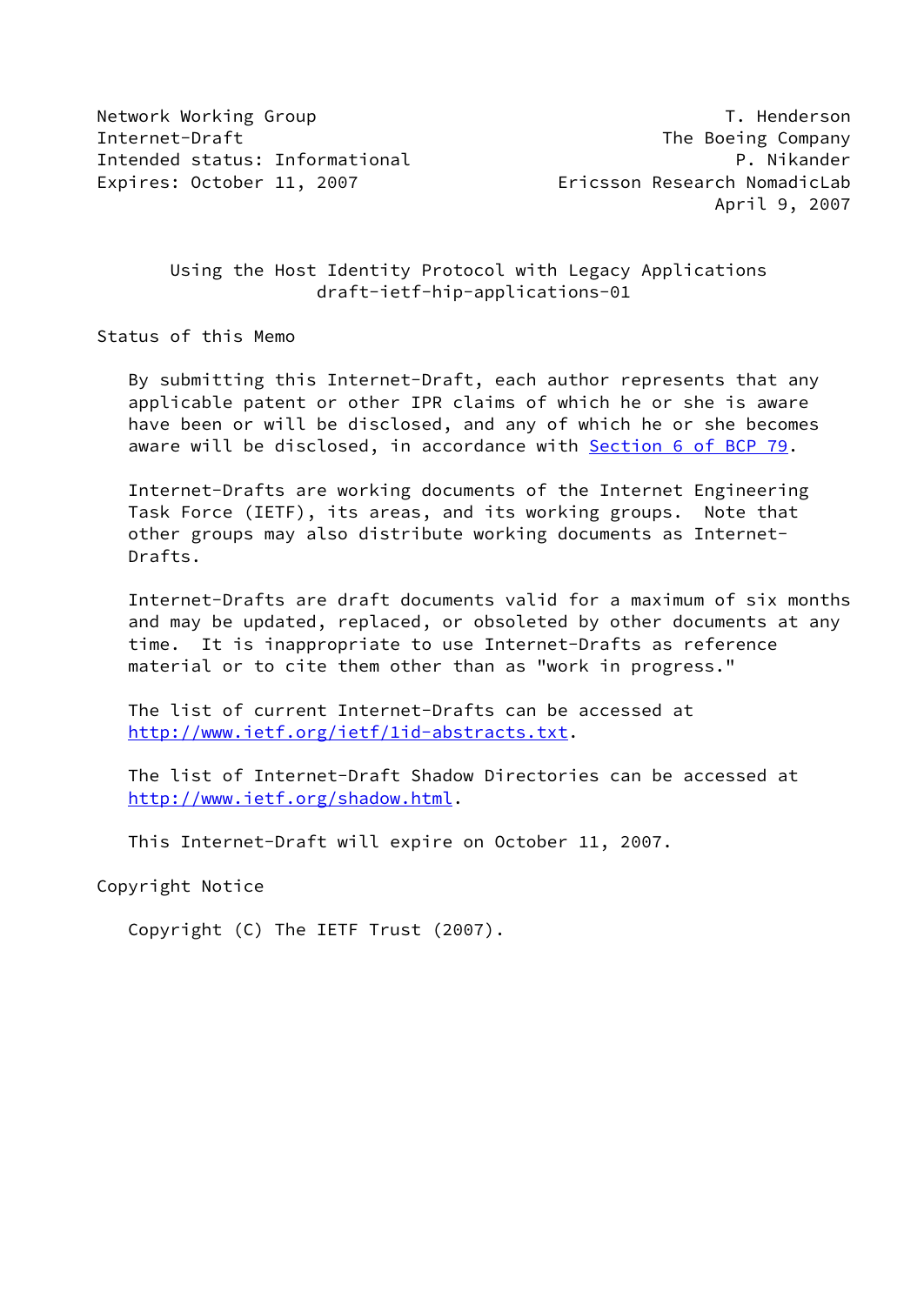```
Internet-Draft Using HIP with Legacy Applications April 2007
```
# Abstract

 The Host Identity Protocol (HIP) and architecture proposes to add a cryptographic name space for network stack names. From an application viewpoint, HIP-enabled systems support a new address family of host identifiers, but it may be a long time until such HIP aware applications are widely deployed even if host systems are upgraded. This informational document discusses implementation and API issues relating to using HIP in situations in which the system is HIP-aware but the applications are not.

# Table of Contents

| $\frac{3}{2}$ . Approaches for supporting legacy applications 5 |  |  |
|-----------------------------------------------------------------|--|--|
| $3.1$ . Using IP addresses in applications 5                    |  |  |
| $3.2$ . Using DNS to map domain names to HIs 6                  |  |  |
| 3.3. Connecting directly to a HIT 8                             |  |  |
| $3.4$ . Local address management 8                              |  |  |
| 4. Security Considerations 10                                   |  |  |
|                                                                 |  |  |
|                                                                 |  |  |
|                                                                 |  |  |
|                                                                 |  |  |
| Intellectual Property and Copyright Statements 15               |  |  |
|                                                                 |  |  |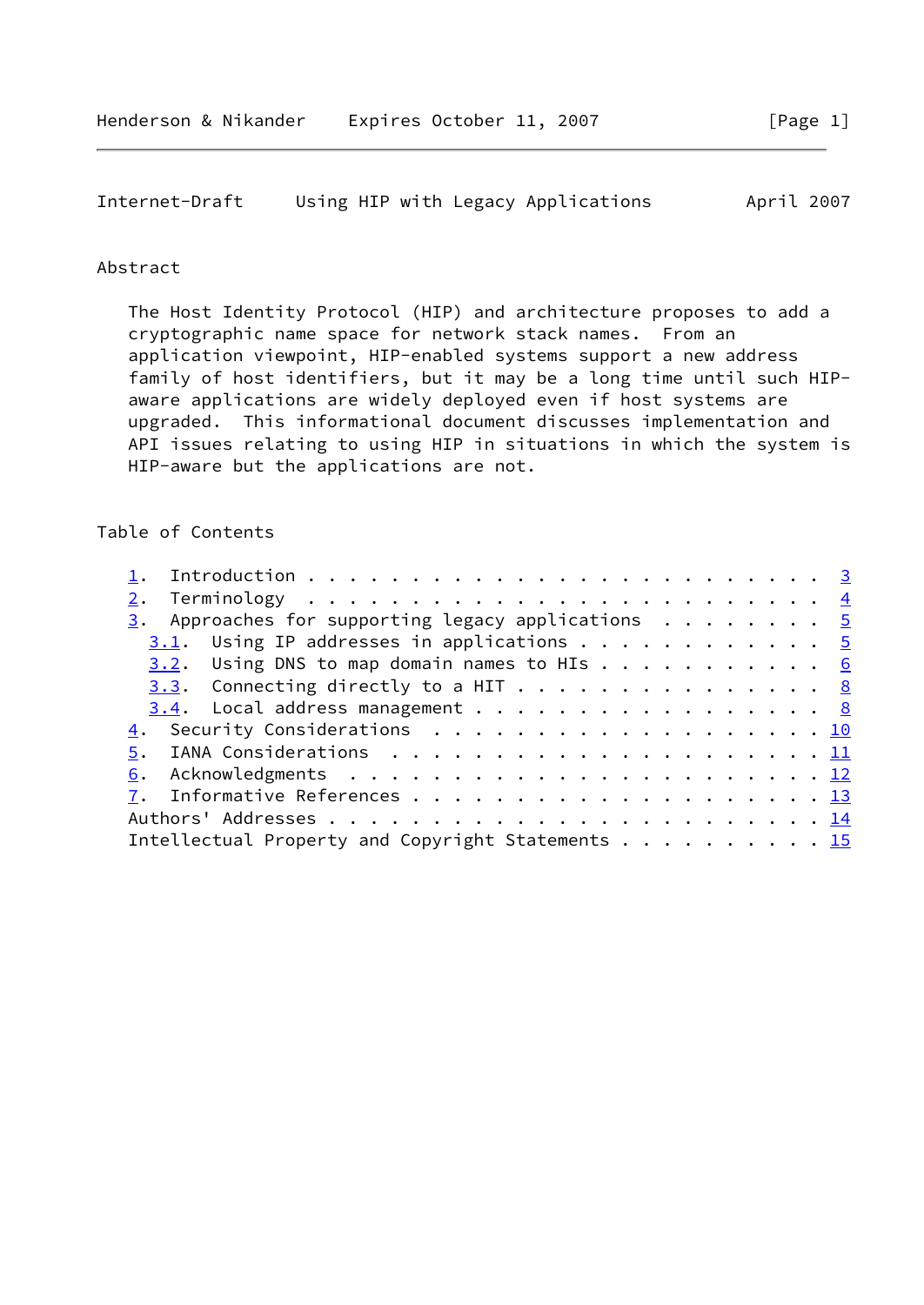<span id="page-2-1"></span>

| Henderson & Nikander |  | Expires October 11, 2007 |  |
|----------------------|--|--------------------------|--|
|                      |  |                          |  |

#### <span id="page-2-0"></span>[1](#page-2-0). Introduction

The Host Identity Protocol (HIP)  $[1]$  is an experimental effort in the IETF and IRTF to study a new public-key-based name space for use as host identifiers in Internet protocols. Fully deployed, the HIP architecture will permit applications to explicitly request the system to send packets to another named host by expressing a location-independent name of the host when the system call to send packets is performed. However, there will be a transition period during which systems become HIP-enabled but applications are not.

 When applications and systems are both HIP-aware, the coordination between the application and the system can be straightforward. For example, using the terminology of the widely used sockets Application Programming Interface (API), the application can issue a system call to send packets to another host by naming it explicitly, and the system can perform the necessary name-to-address mapping to assign appropriate routable addresses to the packets. To enable this, a new address family for hosts could be defined, and additional API extensions could be defined (such as allowing IP addresses to be passed in the system call, along with the host name, as hints of where to initially try to reach the host).

 This note does not define a native HIP API such as described above. Rather, this note is concerned with the scenario in which the application is not HIP-aware and a traditional IP-address-based API is used by the application. To use HIP in such a situation, there are a few basic possibilities: i) allow applications to use IP addresses as before, and provide a mapping from IP address to host identifier (and back to IP address) within the system, ii) take advantage of domain name resolution to provide the application with either an alias for the host identifier or (in the case of IPv6) the host identity tag (HIT) itself, and iii) support the use of HITs directly (without prior DNS resolution) in place of IPv6 addresses. This note describes several variations of the above strategies and suggests some pros and cons to each approach.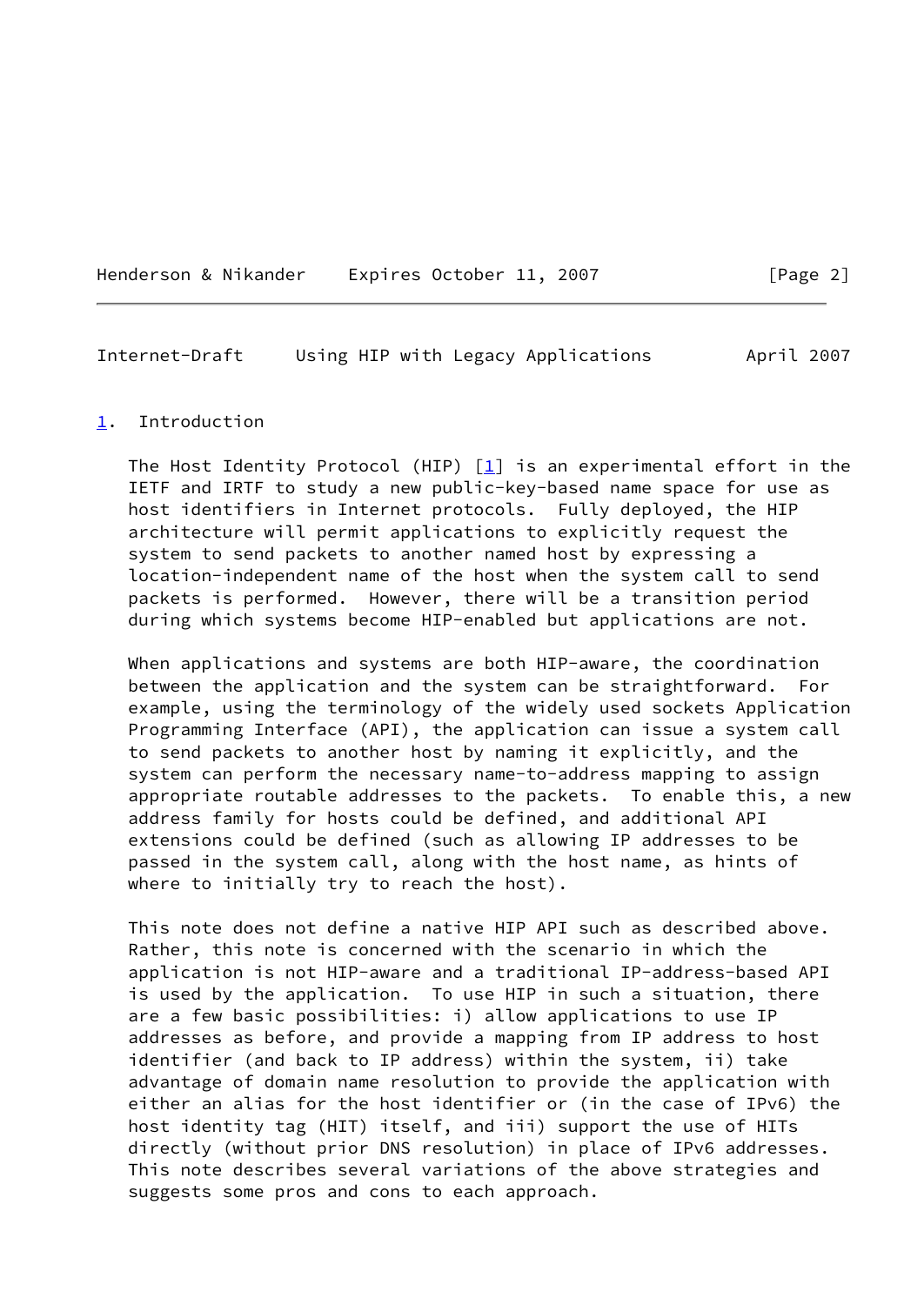When HITs are used (rather than IP addresses) as peer names at the system API level, they can provide a type of "channel binding" (Section 1.1.6 of  $[2]$  $[2]$ ) in that the ESP association formed by HIP is cryptographically bound to the name (HIT) invoked by the calling application.

Henderson & Nikander Expires October 11, 2007 [Page 3]

<span id="page-3-1"></span>Internet-Draft Using HIP with Legacy Applications April 2007

<span id="page-3-0"></span>[2](#page-3-0). Terminology

Host Identity: An abstract concept applied to a computing platform.

- Host Identifier (HI): A public key of an asymmetric key pair used as a name for a Host Identity. More details are available in  $[1]$  $[1]$ .
- Host Identity Tag (HIT): A 128-bit quantity composed with the hash of a Host Identity. More details are available in  $\lceil 3 \rceil$  and  $\lceil 1 \rceil$ .
- Local Scope Identifier (LSI): A 32- or 128-bit quantity locally representing the Host Identity at the IPv4 or IPv6 API.
- Referral: An event when the application passes what it believes to be an IP address to another application instance on another host, within its application data stream. An example is the FTP PORT command.
- Resolver: The system function used by applications to resolve domain names to IP addresses.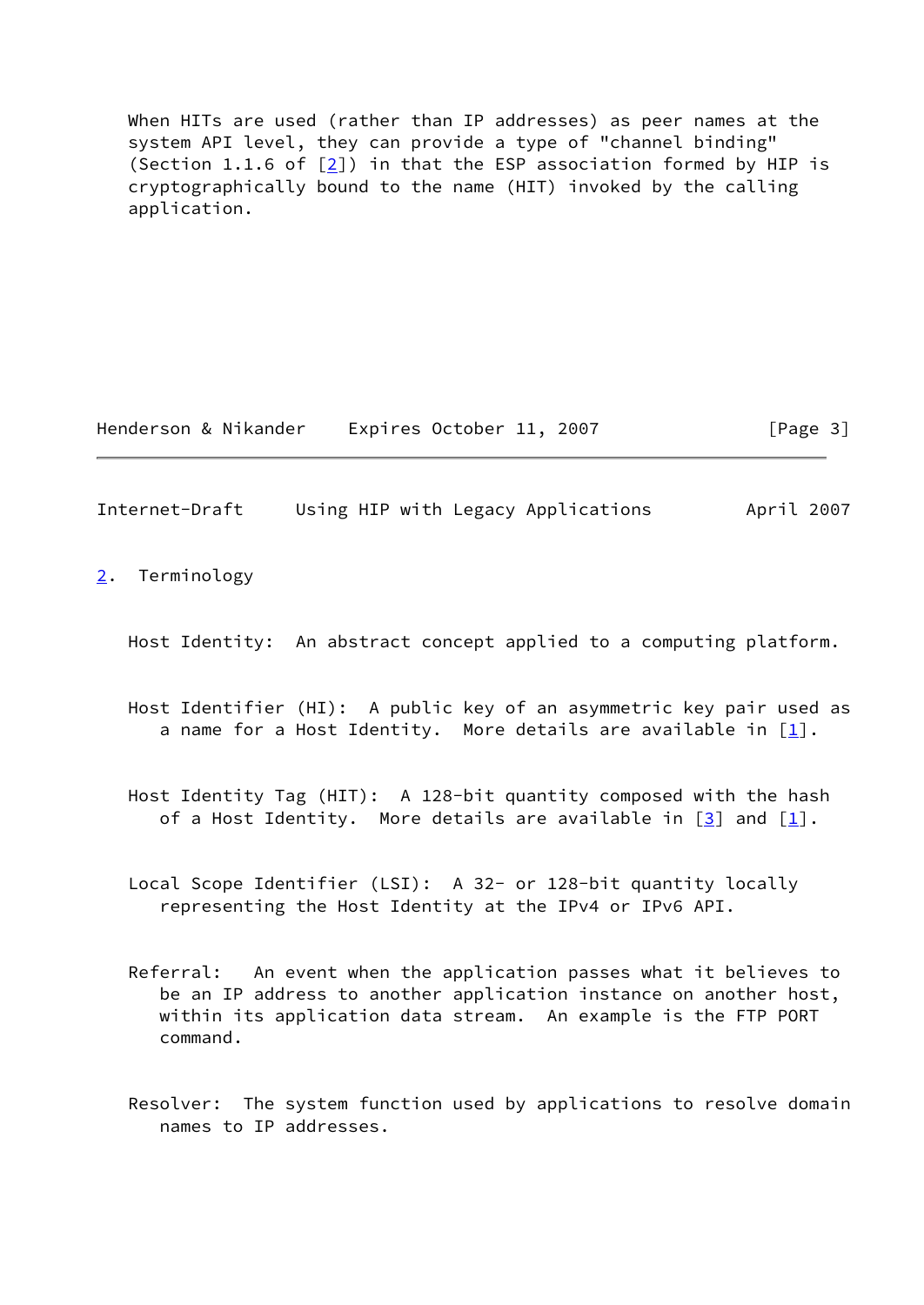<span id="page-4-1"></span>

| Henderson & Nikander | Expires October 11, 2007 |  | [Page 4] |
|----------------------|--------------------------|--|----------|
|----------------------|--------------------------|--|----------|

<span id="page-4-0"></span>[3](#page-4-0). Approaches for supporting legacy applications

 This section provides examples of how legacy applications, using legacy APIs, can operate over a HIP-enabled system and use HIP. The examples are organized by the name used by an application (or application user) to name the peer system: an IP address, a domain name, or a HIT. Finally, some local address management issues are discussed.

 While the text below concentrates on the use of the sockets connect system call, the same argument is also valid for other system calls using socket addresses.

 Recent work in the shim6 group has categorized the ways in which current applications use IP addresses  $[4]$  $[4]$ . These uses include short lived local handles, long-lived application associations, callbacks, referrals, and identity comparisons. Each of the below mechanisms has implications on these different uses of IP addresses by legacy applications.

<span id="page-4-2"></span>[3.1](#page-4-2). Using IP addresses in applications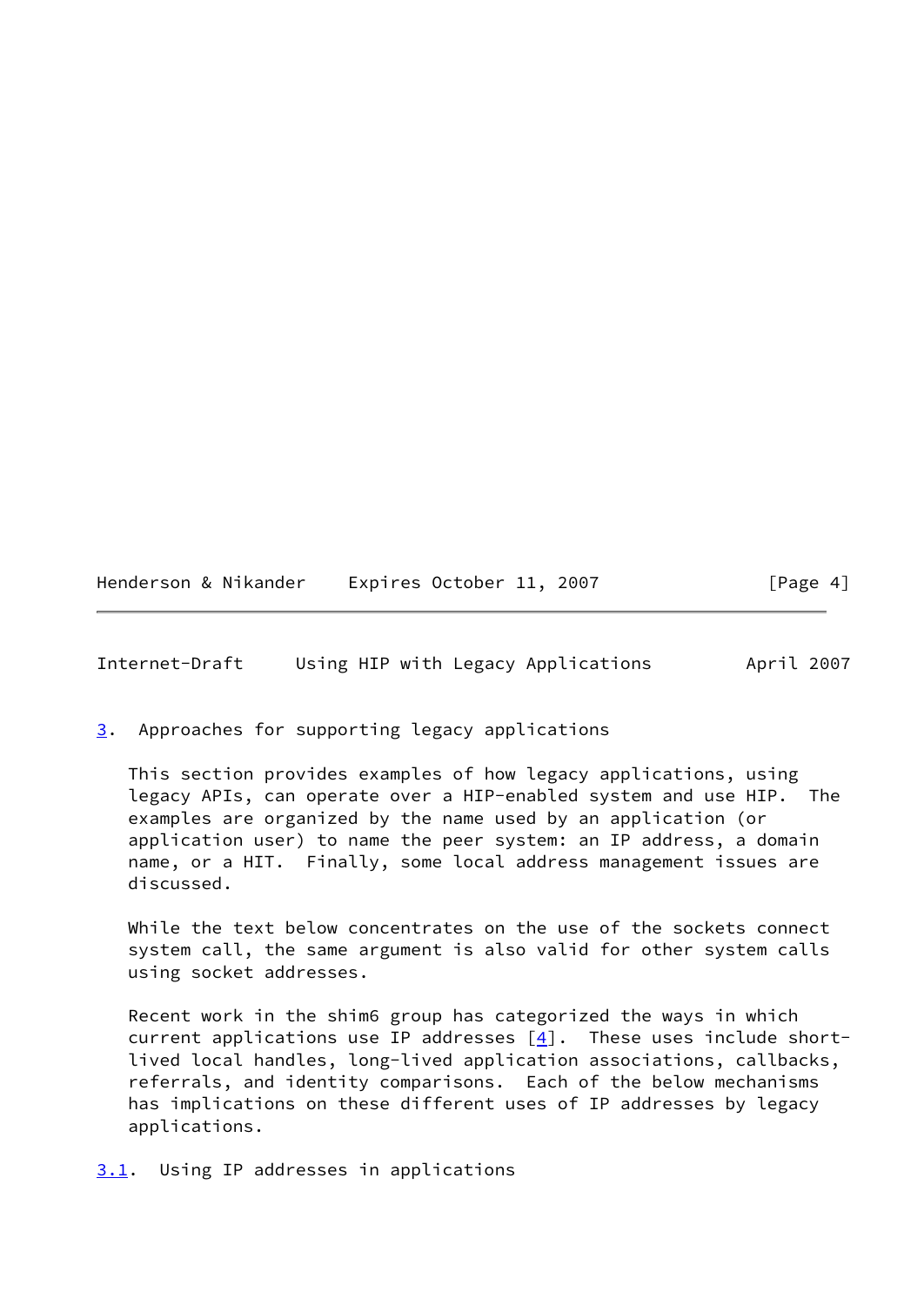Consider the case in which an application issues a "connect(ip)" system call to set the default destination to a system named by address "ip", but for which we would like to enable HIP to protect the communications. Since the application or user does not (can not) indicate a desire to use HIP through the standard sockets API, the decision to invoke HIP must be done on the basis of host policy. For example, if an IPsec-like implementation of HIP is being used, a policy may be entered into the security policy database that mandates to use or try HIP based on a match on the source or destination IP address, or other factors. The mapping of IP address to host identifier may be implemented by modifying the host operating system or by wrapping the existings sockets API, such as in the TESLA approach [\[5\]](#page-13-6).

There are a number of ways that HIP could be used in such a scenario.

Manual configuration:

 Pre-existing SAs may be available due to previous administrative action.

| Henderson & Nikander | Expires October 11, 2007 |  | [Page 5] |
|----------------------|--------------------------|--|----------|
|----------------------|--------------------------|--|----------|

<span id="page-5-0"></span>Internet-Draft Using HIP with Legacy Applications April 2007

Opportunistically:

 The system could send an I1 to the Responder with an empty value for Responder HIT.

Using DNS to map IP addresses to HIs:

 If the responder has host identifiers registered in the forward DNS zone and has a PTR record in the reverse zone, the initiating system could perform a reverse+forward lookup to learn the HIT associated with the address. Alternatively, the HIT could be stored in some type of HIP name service such as a distributed hash table (DHT), keyed by IP address. Unless secured with DNS security extensions, the use of the reverse DNS map is subject to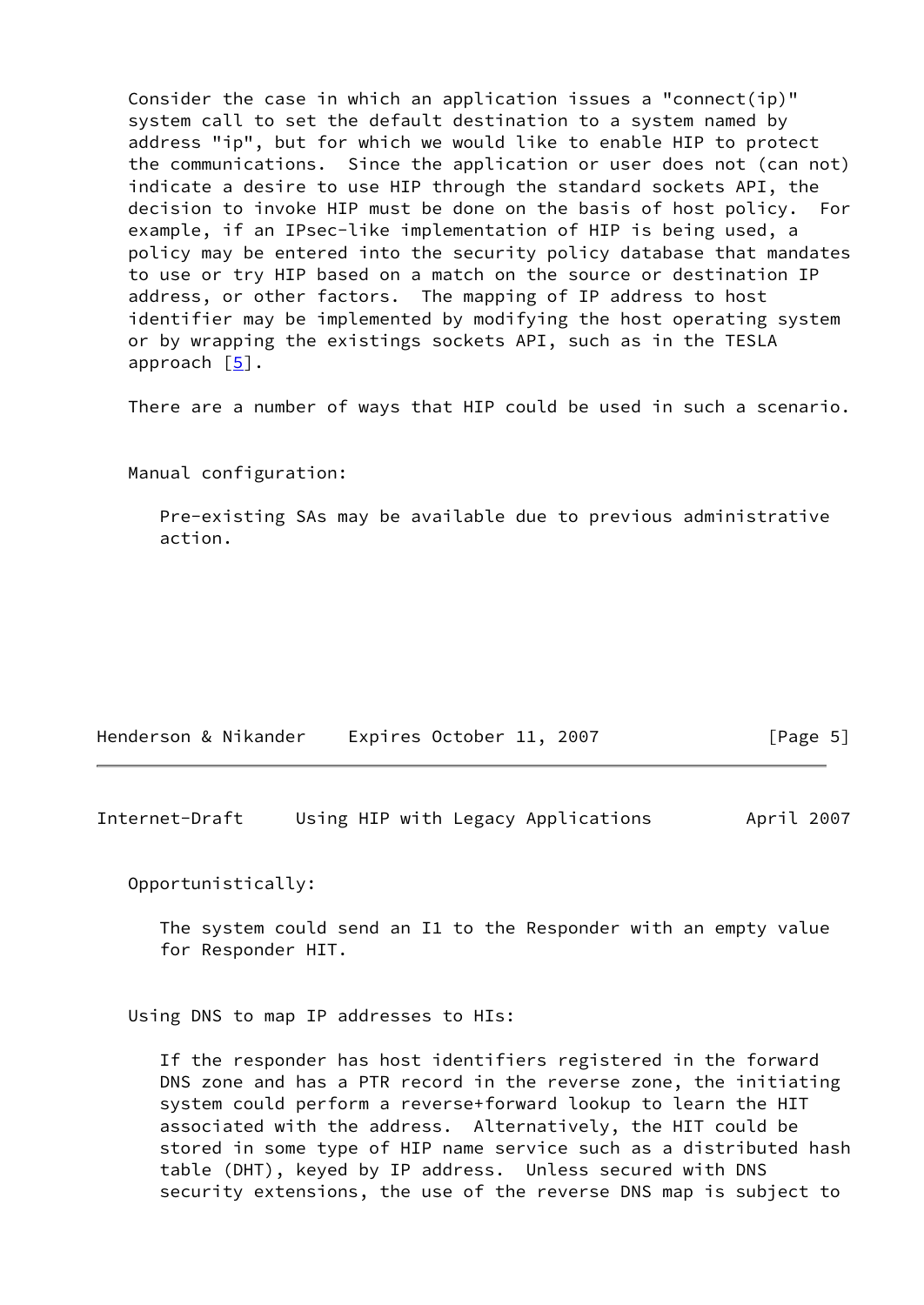well-known security limitations (an attacker may cause an incorrect IP address to domain name binding to occur).

 These types of solutions have the benefit of better supporting applications that use IP addresses for long-lived application associations, callbacks, and referrals. They have weaker security properties than the approaches outlined in [Section 3.2](#page-6-0) and [Section 3.3](#page-8-0), however, because the binding between host identifier and address is weak and not visible to the application or user. In fact, the semantics of the application's "connect(ip)" call may be interpreted as "connect me to the system reachable at IP address ip" but perhaps no stronger semantics than that. HIP can be used in this case to provide perfect forward secrecy and authentication, but not to strongly authenticate the peer at the onset of communications. DNS with security extensions (DNSSEC)  $[6]$  $[6]$ , if trusted, may be able to provide some additional initial authentication, but at a cost of initial resolution latency. Note that this usage does not necessarily reveal to the user of the legacy application that HIP is being used.

 Using IP addresses at the application layer may not provide the full potential benefits of HIP mobility support. It allows for mobility if one is able to readdress the existing sockets upon a HIP readdress event. However, mobility will break in the connectionless case when an application caches the IP address and repeatedly calls sendto().

<span id="page-6-0"></span>[3.2](#page-6-0). Using DNS to map domain names to HIs

 In the previous section, it was pointed out that a HIP-enabled system might make use of DNS to transparently fetch host identifiers prior to the onset of communication. For applications that make use of DNS, the name resolution process is another opportunity to use HIP. If host identifiers are bound to domain names (with a trusted DNS)

| Henderson & Nikander | Expires October 11, 2007 |  | [Page 6] |
|----------------------|--------------------------|--|----------|
|----------------------|--------------------------|--|----------|

Internet-Draft Using HIP with Legacy Applications April 2007

the following are possible:

Return HIP LSIs and HITs instead of IP addresses:

 The system resolver could be configured to return a Local Scope Identifier (LSI) or HIT rather than an IP address, if HIP information is available in the DNS that binds a particular domain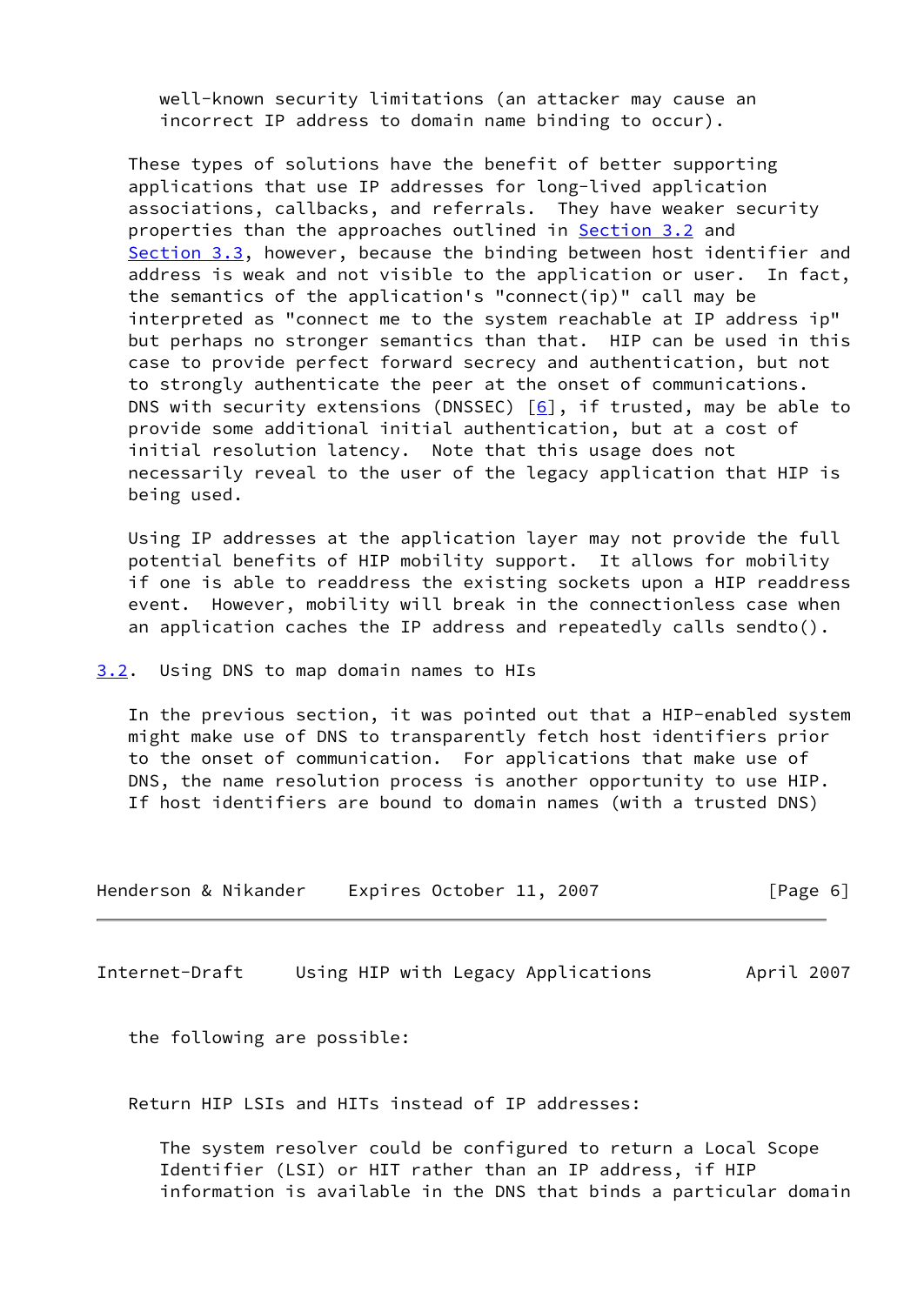name to a host identifier, and otherwise to return an IP address as usual. The system can then maintain a mapping between LSI and host identifier and perform the appropriate conversion at the system call interface or below. The application uses the LSI or HIT as it would an IP address.

Locally use a HIP-specific domain name suffix:

 One drawback to spoofing the DNS resolution is that some applications actually may want to fetch IP addresses (e.g., diagnostic applications such as ping). One way to provide finer granularity on whether the resolver returns an IP address or an LSI is to distinguish by the presence of a domain name suffix. Specifically, if the application requests to resolve "www.example.com.hip" (or some similar suffix), then the system returns an LSI, while if the application requests to resolve "www.example.com", IP address(es) are returned as usual. Caution against the use of domain name suffixes is discussed in [[7\]](#page-14-2).

 Since the LSI or HIT is non-routable, a couple of potential hazards arise, in the case of referrals, callbacks, and long-lived application associations. First, applications that perform referrals may pass the LSI to another system that has no system context to resolve the LSI back to a host identifier or an IP address. Note that these are the same type of applications that will likely break if used over certain types of network address translators (NATs). Second, applications may cache the results of DNS queries for a long time, and it may be hard for a HIP system to determine when to perform garbage collection on the LSI bindings. However, when using HITs, the security of using the HITs for identity comparison may be stronger than in the case of using IP addresses.

 It may be possible for an LSI or HIT to be routable or resolvable, either directly or on an overlay. For example, a special IP address that has some location invariance is the identifier-address discussed in [[8\]](#page-14-3). A term other than LSI may be needed for these routable identifiers, since they would no longer be locally scoped. When using DNS, returning a routable identifier would avoid the aforementioned problems with referrals. However, the cost of

Henderson & Nikander Expires October 11, 2007 [Page 7]

<span id="page-7-0"></span>Internet-Draft Using HIP with Legacy Applications April 2007

routability may be that the hash binding between the routable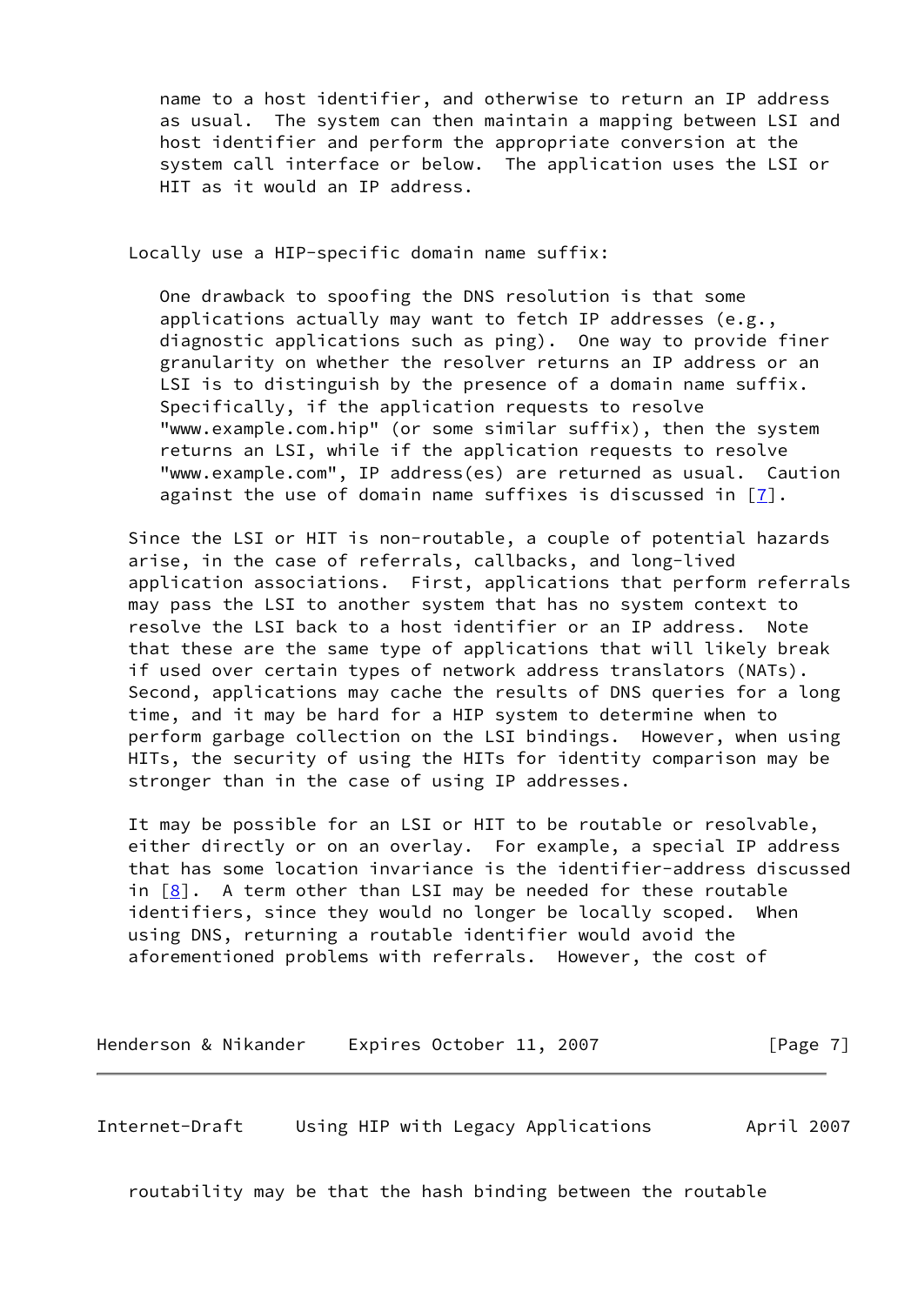identifier and the host identifier would be weakened, since more bits may be allocated to the hierarchical part.

## <span id="page-8-0"></span>[3.3](#page-8-0). Connecting directly to a HIT

 The previous two sections describe the use of IP addresses and LSIs as local handles to a host identifier. A third approach, for IPv6 applications, is to configure the application to connect directly to a HIT (e.g., "connect(HIT)" as a socket call). Although more cumbersome for human users (due to the flat HIT name space) than using either IPv6 addresses or domain names, this scenario has stronger security semantics, because the application is asking the system to send packets specifically to the named peer system. HITs have been defined as Overlay Routable Cryptographic Hash Identifiers (ORCHIDs) such that they cannot be confused with routable IP addresses; see [\[3](#page-13-4)].

 Another challenge with this approach is in actually finding the IP addresses to use, based on the HIT. Some type of HIT resolution service would be needed in this case.

 A third challenge of this approach is in supporting callbacks and referrals to possibly non-HIP-aware hosts. However, since most communications in this case would likely be to other HIP-aware hosts (else the initial HIP associations would fail to establish), the problem may otherwise be that the peer host supports HIP but is not able to perform HIT resolution for some reason.

#### <span id="page-8-1"></span>[3.4](#page-8-1). Local address management

 The previous sections focused mainly on client behavior (HIP initiator). We must also consider the behavior for servers. Typically, a server may bind to a wildcard IP address and well-known port. In the case of HIP use with legacy server implementations, there are again a few options. As in [Section 3.1](#page-4-2) above, the system may be configured manually to always, optionally (depending on the client behavior), or never use HIP with a particular service, as a matter of policy, when the server specifies a wildcard (IP) address.

When a system API call such as getaddrinfo  $[9]$  $[9]$  is used for resolving local addresses, it may also return HITs or LSIs, if the system has assigned HITs or LSIs to internal virtual interfaces (common in many HIP implementations). The application may use such identifiers as addresses in subsequent socket calls.

 Some applications may try to bind a socket to a specific local address. If the local address specified is an IP address, again, the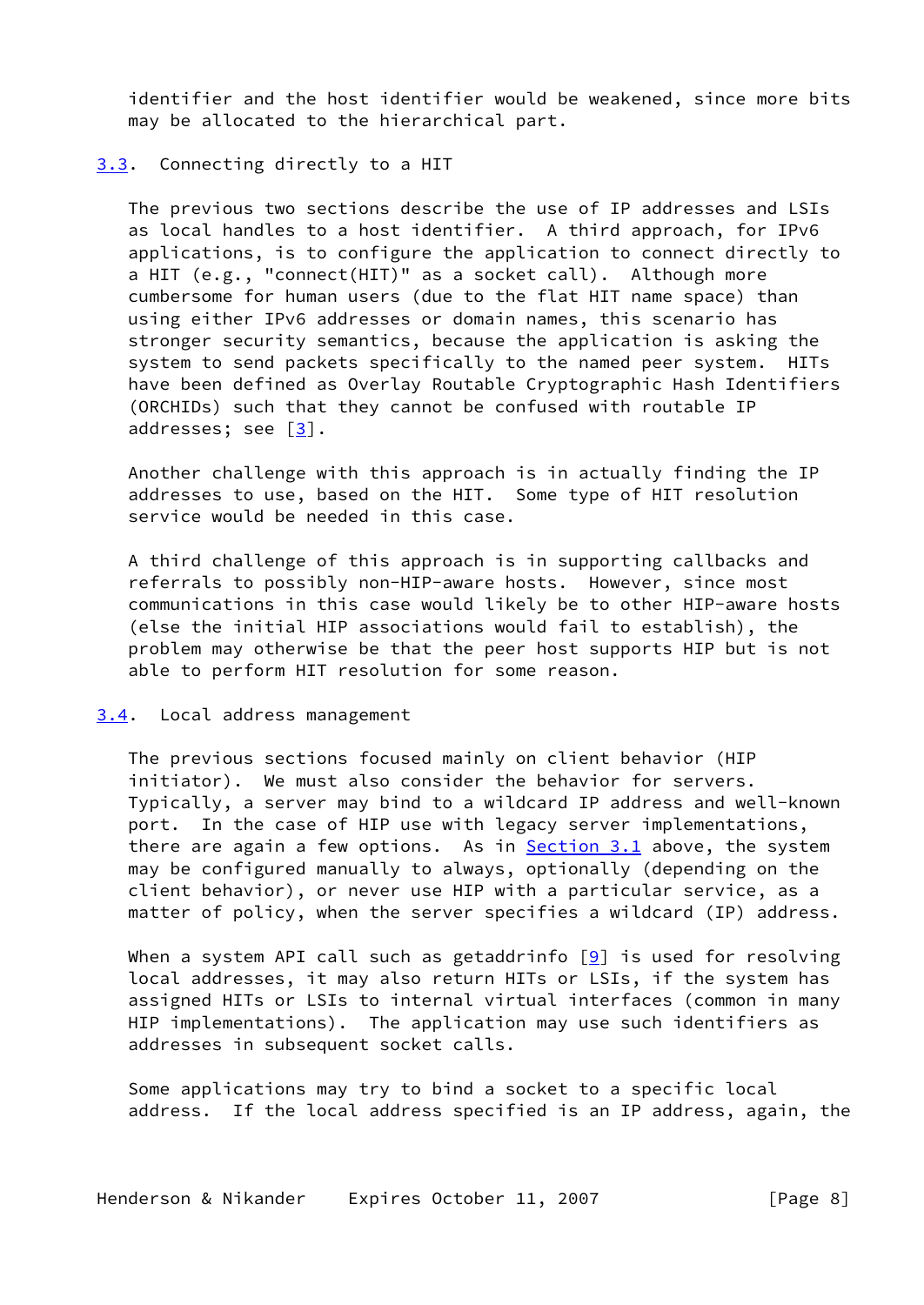underlying system may be configured to still use HIP. If the local address specified is a HIT ([Section 3.3\)](#page-8-0), the system should enforce that connections can only come to the specified HIT. If a system has many HITs, an application that binds to a single HIT cannot accept connections to the other HITs in the system. It may be possible for a system to specify a special ORCHID value as a local HIT wildcard value, if such wildcarding among local HIs is desired.

 When a host has multiple HIs and the socket behavior does not prescribe the use of any particular HI as a source identifier, it is a matter of local policy as to how to select a HI to serve as a source identifier.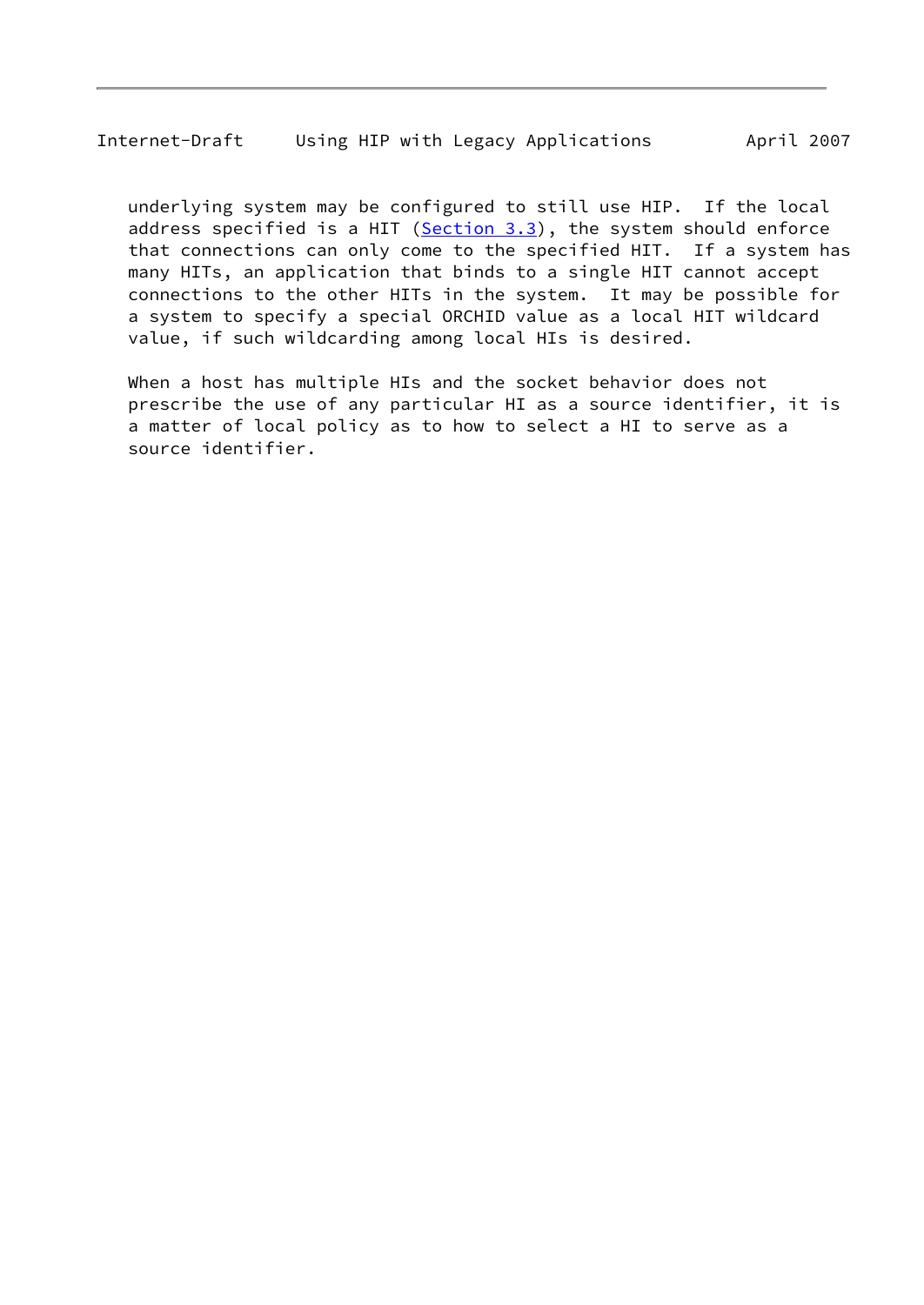#### <span id="page-10-1"></span><span id="page-10-0"></span>[4](#page-10-0). Security Considerations

 In this section we discuss the security of the system in general terms, outlining some of the security properties. However, this section is not intended to provide a complete risk analysis. Such an analysis would, in any case, be dependent on the actual application using HIP, and is therefore considered out of scope.

 The three outlined scenarios differ considerably in their security properties. There are further differences related to whether DNSSEC is used or not, and whether the DNSSEC zones are considered trustworthy enough from an application point of view.

When IP addresses are used to represent the peer system, the security properties depend on the the configuration method. With manual configuration, the security of the system is comparable to a non-HIP system with similar IPsec policies. The security semantics of an opportunistic key exchange are roughly equal to current non-secured IP; the exchange is vulnerable to man-in-the-middle attacks. However, the system is less vulnerable to connection hijacking attacks. If the DNS is used, if both maps are secured (or the HITs stored in the reverse DNS record) and the client trusts the DNSSEC signatures, the system may provide a fairly high security level. However, much depends on the details of the implementation, the security and administrative practises used when signing the DNS zones, and other factors.

 Using the forward DNS to map a domain name into an LSI is a case that is closest to the most typical use scenarios today. If DNSSEC is used, the result is fairly similar to the current use of certificates with TLS. If DNSSEC is not used, the result is fairly similar to the current use of plain IP, with the exception that HIP provides protection against connection hijacking attacks.

 If the application is basing its operations on HITs, the connections become automatically secured due to the implicit channel bindings in HIP. That is, when the application makes a connect(HIT) system call, the resulting packets will either be sent to a node possessing the corresponding private key or the security association will fail to be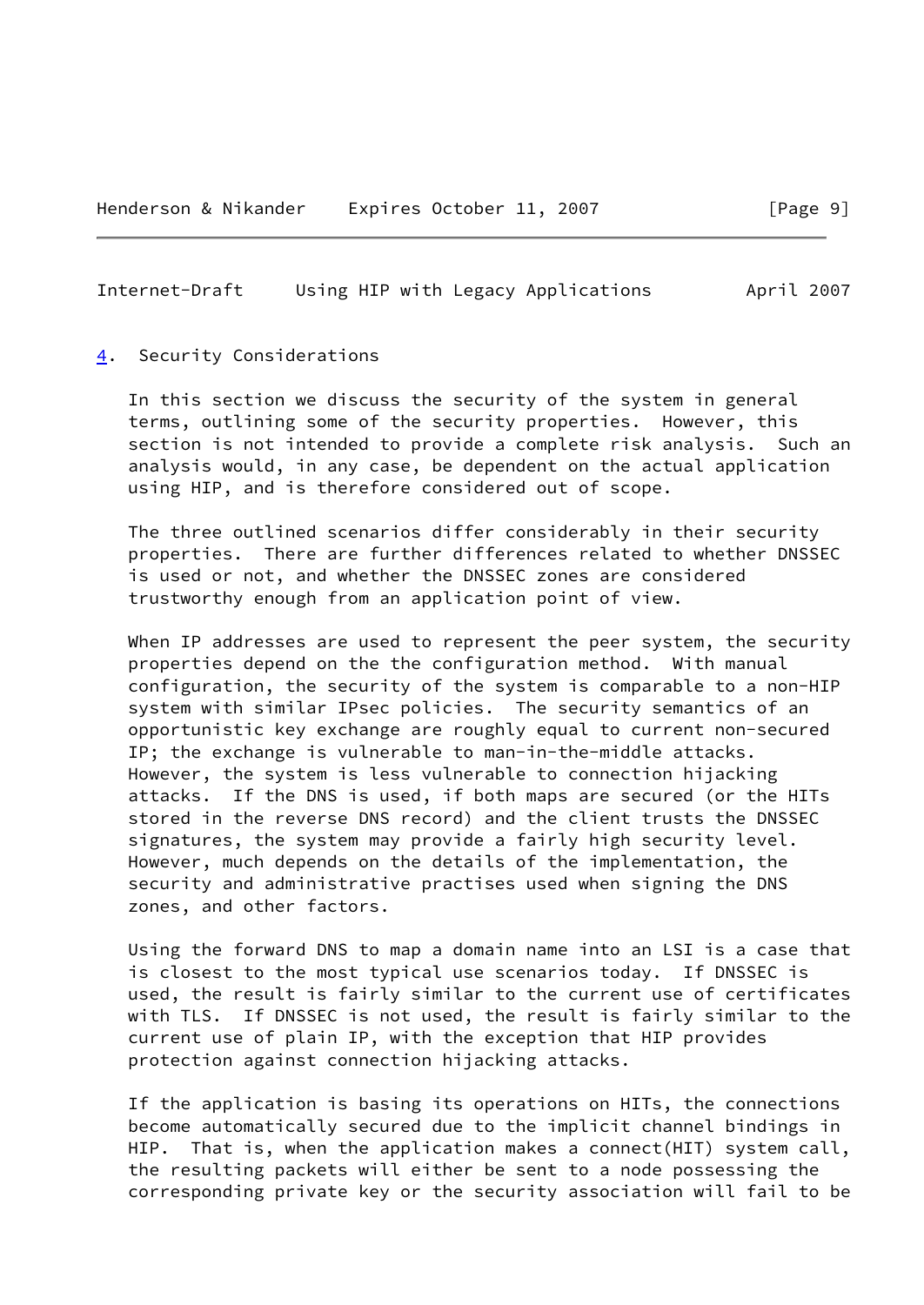established.

| Henderson & Nikander | Expires October 11, 2007 |  | [Page 10] |
|----------------------|--------------------------|--|-----------|
|----------------------|--------------------------|--|-----------|

<span id="page-11-1"></span>Internet-Draft Using HIP with Legacy Applications April 2007

<span id="page-11-0"></span>[5](#page-11-0). IANA Considerations

This document has no actions for IANA.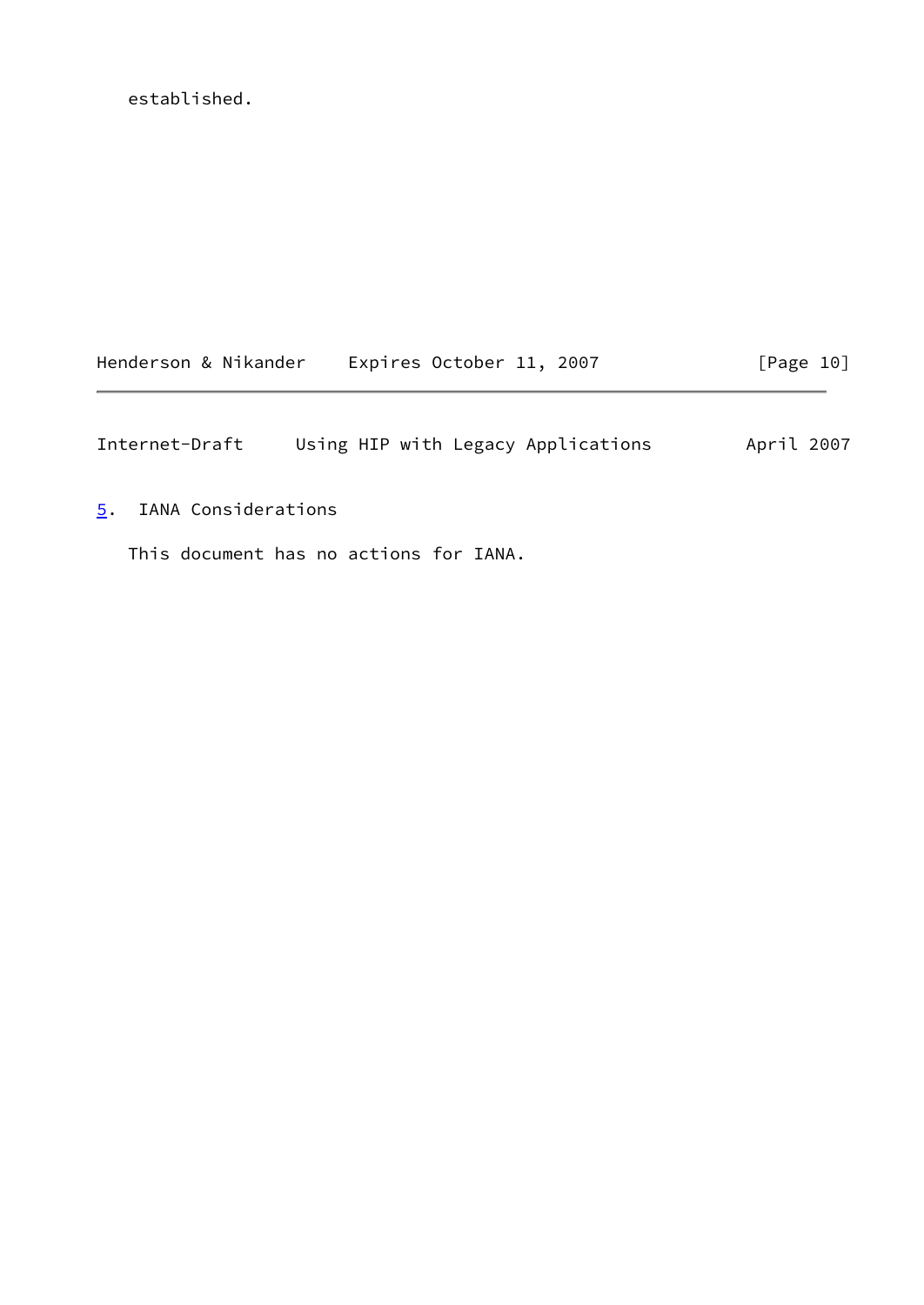<span id="page-12-1"></span>

| Henderson & Nikander | Expires October 11, 2007 |  | [Page 11] |
|----------------------|--------------------------|--|-----------|
|----------------------|--------------------------|--|-----------|

# <span id="page-12-0"></span>[6](#page-12-0). Acknowledgments

 Jeff Ahrenholz, Gonzalo Camarillo, Alberto Garcia, Miika Komu, Teemu Koponen, Julien Laganier, and Jukka Ylitalo have provided comments on different versions of this draft.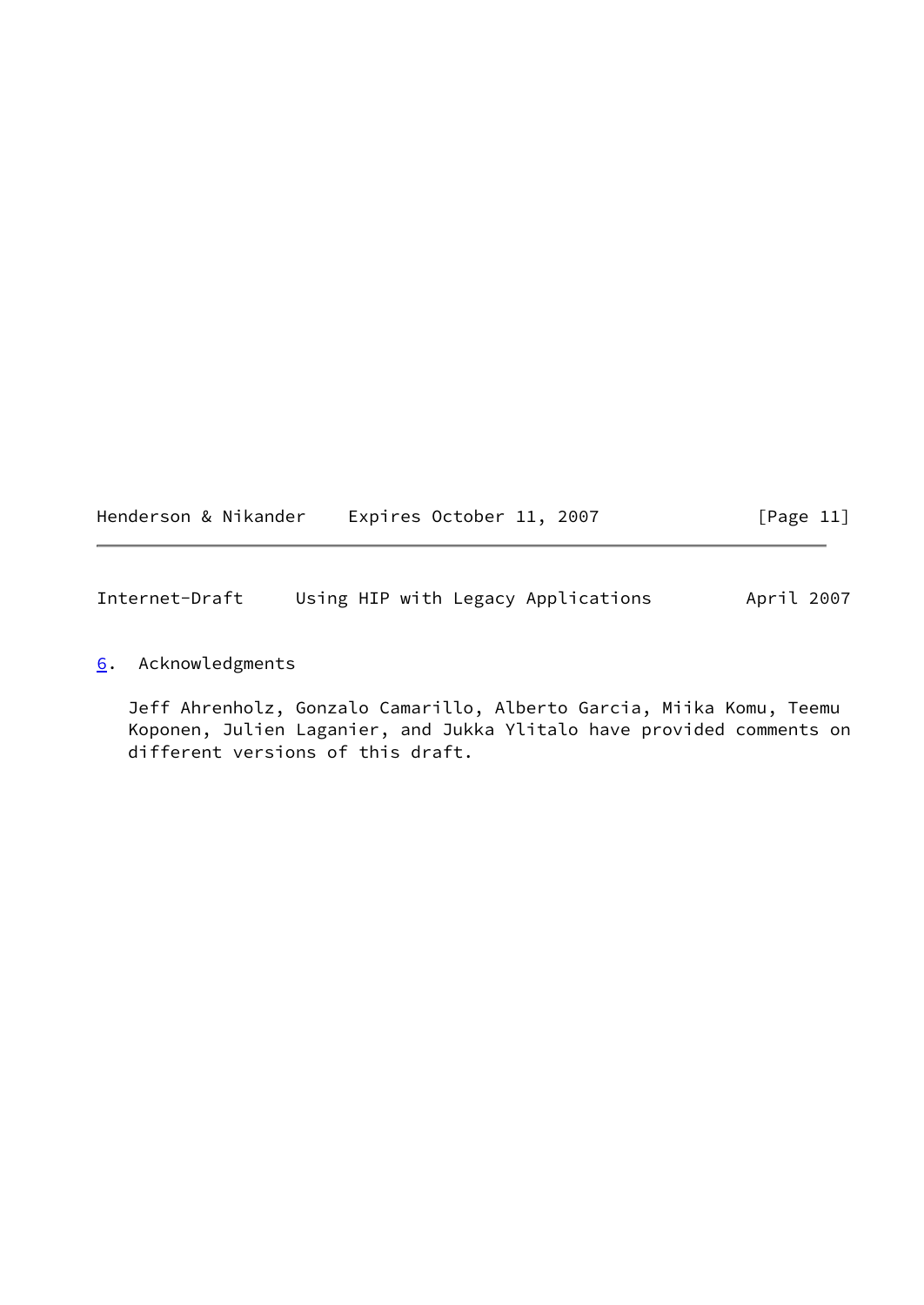Henderson & Nikander Expires October 11, 2007 [Page 12]

<span id="page-13-1"></span>Internet-Draft Using HIP with Legacy Applications April 2007

### <span id="page-13-0"></span>[7](#page-13-0). Informative References

- <span id="page-13-2"></span>[1] Moskowitz, R., "Host Identity Protocol", [draft-ietf-hip-base-07](https://datatracker.ietf.org/doc/pdf/draft-ietf-hip-base-07) (work in progress), February 2007.
- <span id="page-13-3"></span> [2] Linn, J., "Generic Security Service Application Program Interface Version 2, Update 1", [RFC 2743](https://datatracker.ietf.org/doc/pdf/rfc2743), January 2000.
- <span id="page-13-4"></span> [3] Nikander, P., "An IPv6 Prefix for Overlay Routable Cryptographic Hash Identifiers (ORCHID)", [draft-laganier-ipv6-khi-07](https://datatracker.ietf.org/doc/pdf/draft-laganier-ipv6-khi-07) (work in progress), February 2007.
- <span id="page-13-5"></span> [4] Nordmark, E., "Shim6 Application Referral Issues", [draft-ietf-shim6-app-refer-00](https://datatracker.ietf.org/doc/pdf/draft-ietf-shim6-app-refer-00) (work in progress), July 2005.
- <span id="page-13-6"></span> [5] Salz, J., Balakrishnan, H., and A. Snoeren, "TESLA: A Transparent, Extensible Session-Layer Architecture for End-to end Network Services", Proceedings of USENIX Symposium on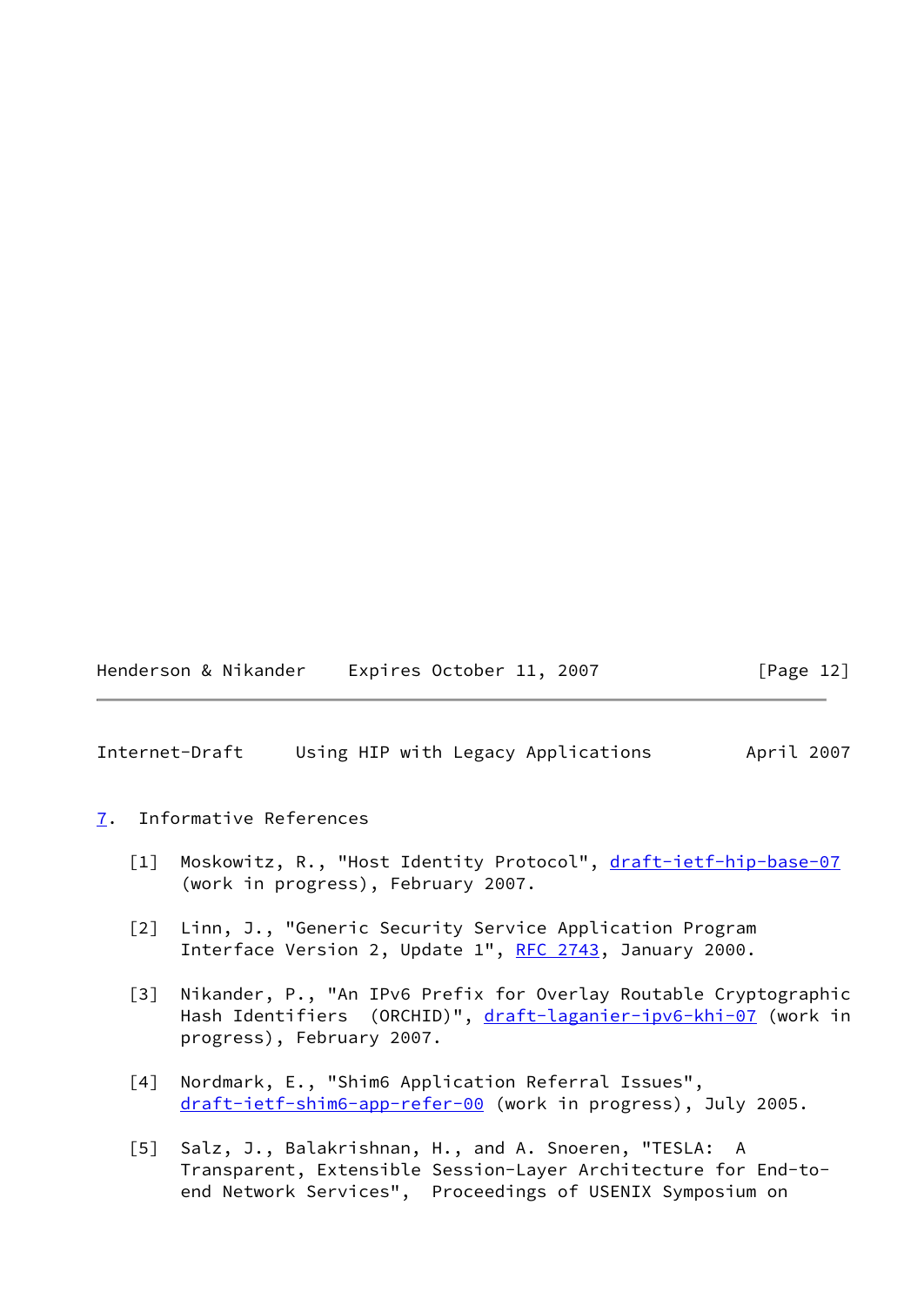Internet Technologies and Systems (USITS), pages 211-224, March 2003.

- <span id="page-14-1"></span> [6] Arends, R., Austein, R., Larson, M., Massey, D., and S. Rose, "DNS Security Introduction and Requirements", [RFC 4033,](https://datatracker.ietf.org/doc/pdf/rfc4033) March 2005.
- <span id="page-14-2"></span> [7] Faltstrom, P., "Design Choices When Expanding DNS", [draft-iab-dns-choices-04](https://datatracker.ietf.org/doc/pdf/draft-iab-dns-choices-04) (work in progress), October 2006.
- <span id="page-14-3"></span> [8] Bagnulo, M. and E. Nordmark, "Level 3 multihoming shim protocol", [draft-ietf-shim6-proto-07](https://datatracker.ietf.org/doc/pdf/draft-ietf-shim6-proto-07) (work in progress), December 2006.
- <span id="page-14-4"></span> [9] Gilligan, R., Thomson, S., Bound, J., McCann, J., and W. Stevens, "Basic Socket Interface Extensions for IPv6", [RFC 3493,](https://datatracker.ietf.org/doc/pdf/rfc3493) February 2003.

Henderson & Nikander Expires October 11, 2007 [Page 13]

<span id="page-14-0"></span>Internet-Draft Using HIP with Legacy Applications April 2007

Authors' Addresses

 Tom Henderson The Boeing Company P.O. Box 3707 Seattle, WA USA

Email: thomas.r.henderson@boeing.com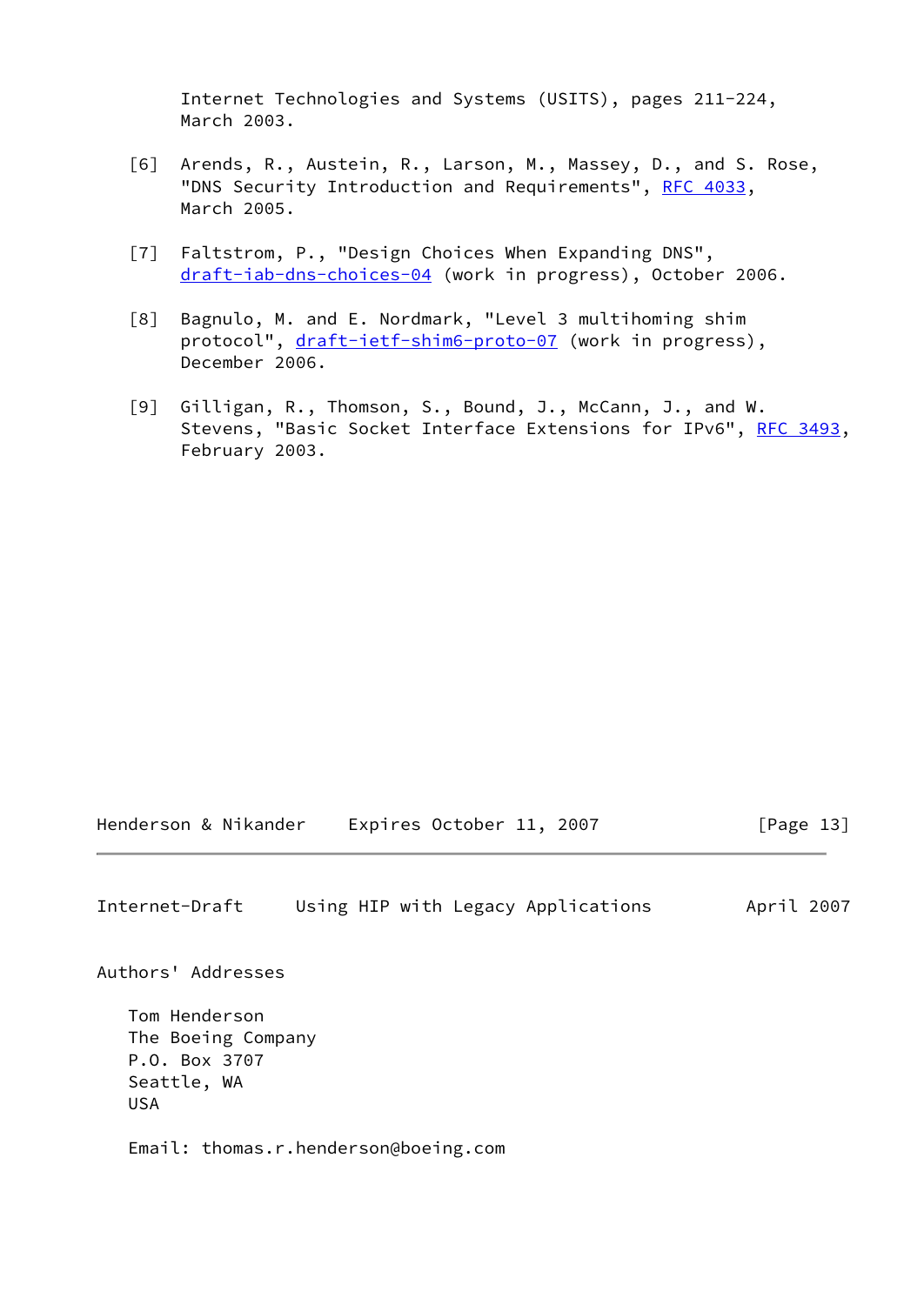Pekka Nikander Ericsson Research NomadicLab JORVAS FIN-02420 FINLAND

 Phone: +358 9 299 1 Email: pekka.nikander@nomadiclab.com

Henderson & Nikander Expires October 11, 2007 [Page 14]

<span id="page-15-0"></span>Internet-Draft Using HIP with Legacy Applications April 2007

Full Copyright Statement

Copyright (C) The IETF Trust (2007).